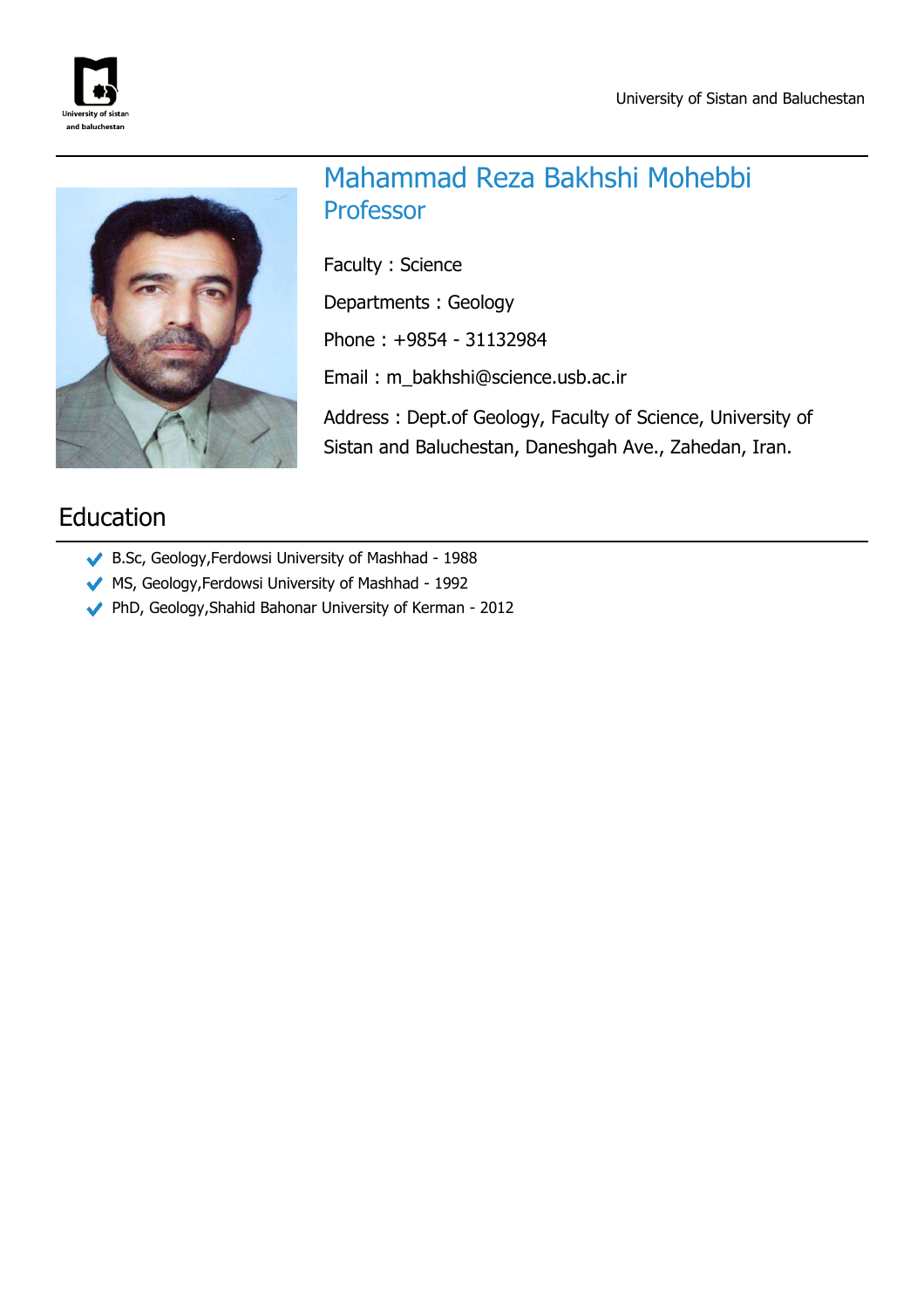

# Journals Papers

### 2019

1. Study and nomenclature of sandstone-conglomerate unit in the Nosrat-Abad area, northwest of Zahedan

Mahammad Reza Bakhshi Mohebbi, Ali asqar Moridi farimani, Reza Moezzi nasab

Volume: (28) 201 - 208

### 2018

2. Evidences on the presence of Jurassic continental rift system in the Tabas Block

NARGES EDALATIMANESH, Sasan Bagheri, Mostafa Ghomashi, Mahammad Reza Bakhshi Mohebbi

Tectonics Volume: (2) 37 - 44

## 2017

3. Petrography, geochemistry and tectono-magmatic setting of the dykes of the north and the west of Zahedan (Southeast Iran)

Habib Biabangard, , Aliasghar Moridi, Mahammad Reza Bakhshi Mohebbi

Volume: (8) 147 - 164

## 2016

4. Conodont biostratigraphy of the Permian- Triassic boundaryin the Baghuk Mountain section northwest of Abadeh

Moein Daryapeyma Hormozi, Habib Biabangard, Sasan Bagheri, Mahammad Reza Bakhshi Mohebbi

Volume: (99) 227 - 238